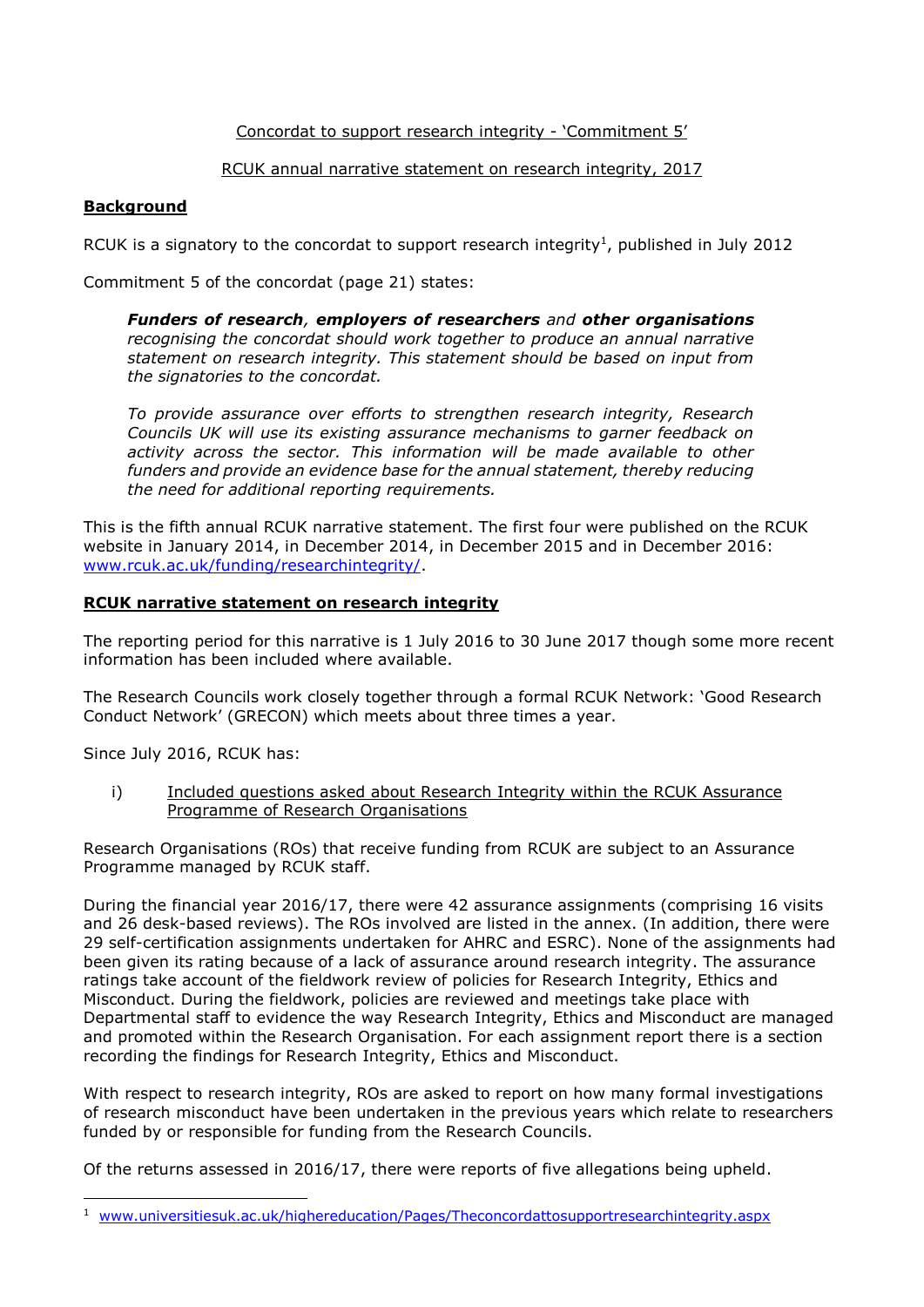The outcomes over the four-year reporting cycle to date are shown below. (The reporting years are shown when the ROs have completed their Questionnaire):

| <b>Reporting year of Self-Assessment</b><br>Questionnaire | 2013/14        | 2014/15     | 2015/16      | 2016/17        |
|-----------------------------------------------------------|----------------|-------------|--------------|----------------|
| Fabrication                                               | 0              | 0           | 0            | 1              |
| Falsification                                             | $\overline{2}$ | $\mathbf 0$ | $\mathbf 0$  | 0              |
| Plagiarism                                                | 1              | 1           | $\mathbf{0}$ | 1              |
| Misrepresentation                                         | $\mathbf{1}$   | 1           | $\Omega$     |                |
| Breach of duty of care                                    | 0              | 0           | 1            | $\overline{2}$ |
| Improper dealing with allegations of<br>misconduct        | $\Omega$       | 0           | $\Omega$     | 0              |
| Other                                                     | $\Omega$       | $\mathbf 0$ | $\Omega$     | $\Omega$       |
| Details of any allegations upheld in part                 | $\Omega$       | 0           | 0            | 0              |

# ii) Participated in Science Europe (SE) activities in research integrity

RCUK is represented on the Science Europe Working Group on Research Integrity<sup>2</sup> (see previous annual statements for more background). The Group is chaired by Dr Maura Hiney (Head of Policy, Evaluation and External Relations, Health Research Board, Ireland). The Working Group had further meetings on  $15<sup>th</sup>$  November 2016 and on  $21<sup>st</sup>$  February 2017, both in Brussels.

Progress/activities during the year included:

- A workshop "Advancing Research Integrity Practices and Policies: From Recommendation to Implementation", held in Brussels on  $22^{nd}$  February  $2017^3$
- Input to the consultation led by the All European Academies (ALLEA) on its review of the ESF/ALLEA European Code of Conduct for Research Integrity – published  $24<sup>th</sup>$  March 2017<sup>4</sup>
- A presentation, given by Tony Peatfield, at the 5<sup>th</sup> World Conference on Research Integrity, Amsterdam  $28<sup>th</sup>$  –  $31<sup>st</sup>$  May 2017<sup>5</sup>
- iii) Submitted written evidence to the House of Commons Science and Technology Committee on Research Integrity

RCUK submitted written evidence<sup>6</sup> to the Inquiry on 22 March 2017. Following the announcement of the general election, the Inquiry was put into abeyance. [The S&T Committee

[conduct\\_en.pdf](http://ec.europa.eu/research/participants/data/ref/h2020/other/hi/h2020-ethics_code-of-conduct_en.pdf)

5 <http://www.wcri2017.org/program>

<sup>2</sup> [www.scienceeurope.org/policy/working-groups/Research-Integrity](http://www.scienceeurope.org/policy/working-groups/Research-Integrity)

<sup>&</sup>lt;sup>3</sup> [http://www.scienceeurope.org/wp-content/uploads/2017/05/WS\\_Report\\_Integrity\\_Practices\\_Policies.pdf](http://www.scienceeurope.org/wp-content/uploads/2017/05/WS_Report_Integrity_Practices_Policies.pdf)

<sup>4</sup> [http://ec.europa.eu/research/participants/data/ref/h2020/other/hi/h2020-ethics\\_code-of-](http://ec.europa.eu/research/participants/data/ref/h2020/other/hi/h2020-ethics_code-of-conduct_en.pdf)

<sup>6</sup> [http://data.parliament.uk/writtenevidence/committeeevidence.svc/evidencedocument/science-and](http://data.parliament.uk/writtenevidence/committeeevidence.svc/evidencedocument/science-and-technology-committee/research-integrity/written/48579.pdf)[technology-committee/research-integrity/written/48579.pdf](http://data.parliament.uk/writtenevidence/committeeevidence.svc/evidencedocument/science-and-technology-committee/research-integrity/written/48579.pdf)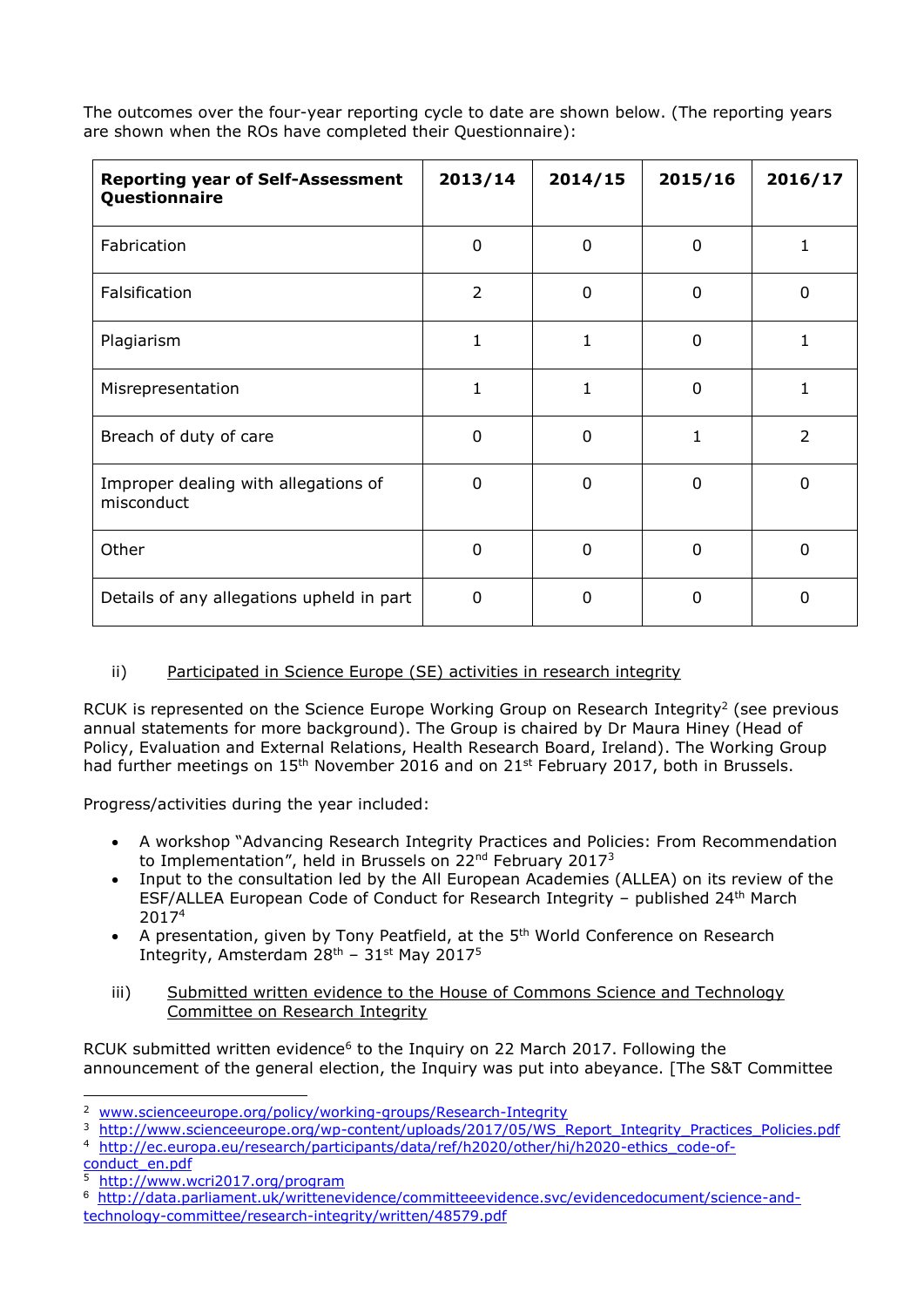was re-established in October under a new Chair – Norman Lamb MP. The Inquiry was restarted in November; RCUK has been invited to give oral evidence early in 2018].

## iv) RCUK log of allegations of research misconduct

From 1 April, RCUK started to maintain a spreadsheet of allegations of research misconduct notified to the research councils (NB RCUK is in a position only to require notification of allegations where the allegation is about someone funded by, or engaged with, RCUK (including acting as a supervisor for an RCUK postgraduate student or engaged with peer review activities), even if it is about work not connected with a grant from one of the research councils).

The aim of the spreadsheet is to provide a basis for members to learn from each other and to identify possible duplicate notifications. It also provides the basis for responding to external requests consistently. [Within each council and within RCUK, information may be shared, as necessary and confidentially. The data are held securely and handled sensitively, with restricted access. Information may be shared in confidence with other funders to ensure consistency of approach and avoidance of duplication].

## v) Update to the RCUK 'Policy and Guidelines on Governance of Good Research Conduct'

With effect from 1 April 2017, RCUK introduced some changes to the 'RCUK Policy and Guidelines on Governance of Good Research Conduct'<sup>7</sup> .

The changes were for four reasons:

- In response to some suggestions made to us by the Wellcome Trust, with a view to reaching consistency between the Wellcome policy<sup>8</sup> and the RCUK one;
- In response to (some of) the recommendations in the recent Science Europe Report<sup>9</sup>;
- To add clarity;
- To update some of the nomenclature (and weblinks).

The major change was to specify that henceforth the relevant research council should be notified of an allegation of research misconduct at the stage that it is decided to undertake an informal inquiry; not, as previously, at the (later) stage of deciding to undertake a formal investigation.

vi) UUK Working Group on Research Integrity

Following publication of the Progress Report on the UUK Concordat to support research integrity<sup>10</sup>, in November 2016, RCUK has participated in the UUK Working Group and supports the proposal to set up a Research Integrity Forum.

## vii) Other meetings on research integrity

During the year, RCUK participated in several other meetings on research integrity, including:

- Royal Society roundtable discussion on research integrity, 28th March
- Westminster Briefing on "Delivering and Maintaining the Highest Standards of Research Integrity in HE", 26 April
- UK Research Integrity Office (UKRIO) Annual Conference, 11 May.

23 December 2017

<sup>7</sup> [http://www.rcuk.ac.uk/documents/reviews/grc/rcukpolicyguidelinesgovernancegoodresearchconduct](http://www.rcuk.ac.uk/documents/reviews/grc/rcukpolicyguidelinesgovernancegoodresearchconduct-pdf/)[pdf/](http://www.rcuk.ac.uk/documents/reviews/grc/rcukpolicyguidelinesgovernancegoodresearchconduct-pdf/)

 $\overline{8}$ <https://wellcome.ac.uk/funding/managing-grant/research-misconduct>

<sup>&</sup>lt;sup>9</sup> [http://www.scienceeurope.org/wp-content/uploads/2016/07/Science-](http://www.scienceeurope.org/wp-content/uploads/2016/07/Science-_Europe_Integrity_Survey_Report_July_2016_FINAL.pdf)

Europe Integrity Survey Report July 2016 FINAL.pdf

<sup>10</sup> [http://www.universitiesuk.ac.uk/policy-and-analysis/reports/Pages/concordat-research-integrity](http://www.universitiesuk.ac.uk/policy-and-analysis/reports/Pages/concordat-research-integrity-progress-report.aspx)[progress-report.aspx](http://www.universitiesuk.ac.uk/policy-and-analysis/reports/Pages/concordat-research-integrity-progress-report.aspx)